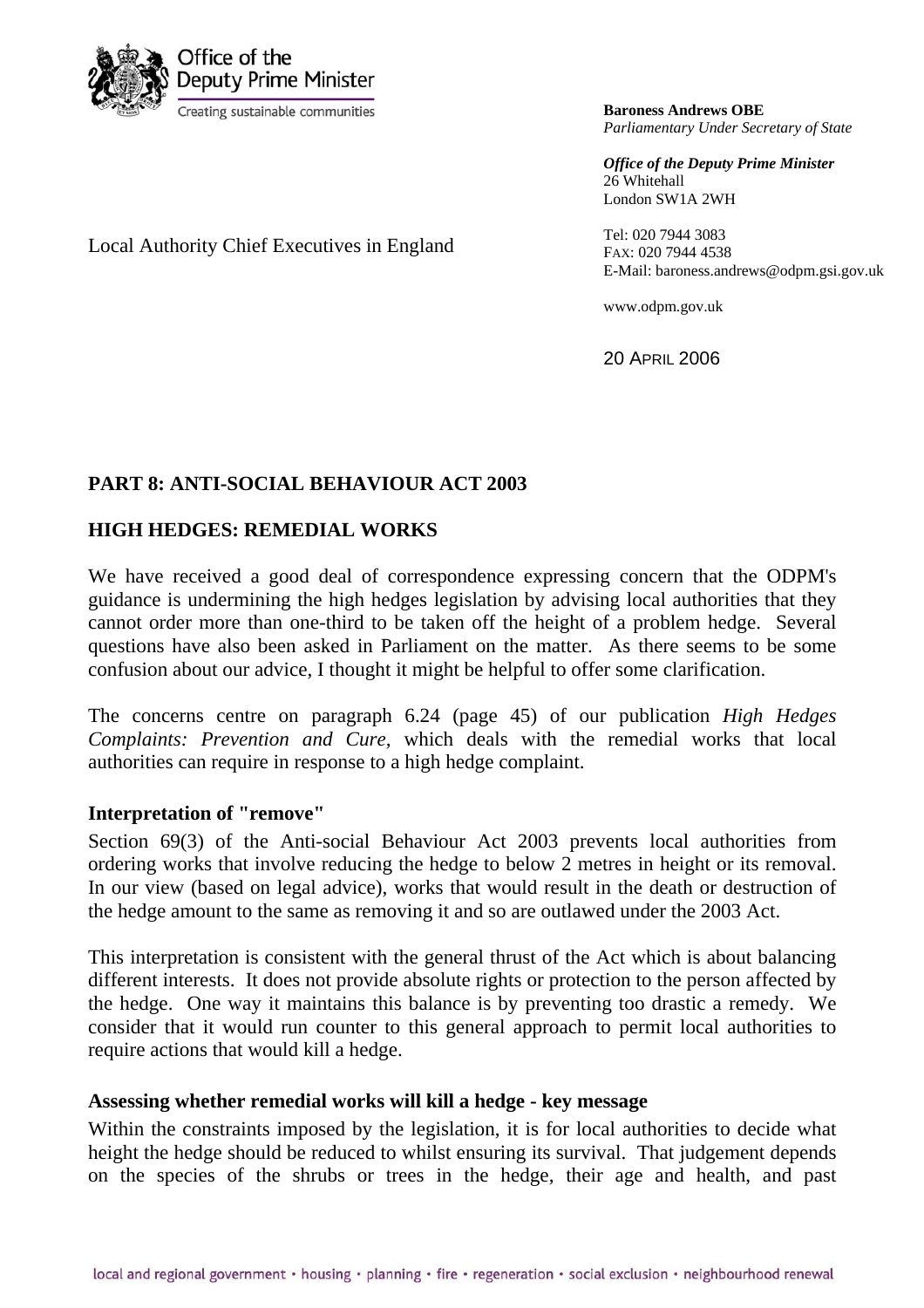management. As a result, **we recommend that authorities consider each case on its merits and obtain arboricultural advice when judging whether or not a hedge will tolerate the remedial works proposed in a particular case.**

## **No one-third rule**

We do not advise or recommend that Levland cypress or other hedges can be reduced by one-third only. There is no one-third rule. As noted above, the wide variation in circumstances means that it is not possible to apply such general rules of thumb.

It has been suggested that our guidance stipulates that only one-third of a healthy hedge can be safely trimmed. This is a misunderstanding. Rather, our guidance (paragraph 6.24) offers an example of how a healthy and vigorous hedge might stand more drastic cutting than an older specimen, to illustrate how the amount of cutting that a hedge can tolerate will vary according to the particular circumstances.

#### **Staged cutting**

If a substantial reduction of the hedge is required to remedy the problems, it might be preferable to cut it in stages over several seasons. The feasibility of such a solution will, again, need to be considered in the light of the particular circumstances. For example, phased cutting might not be feasible if the shrubs or trees in the hedge have no branches on the bottom portion. It will not, therefore, be appropriate in all cases.

Where it offers a suitable way forward, local authorities should encourage the hedge owner to discuss and agree with them a suitable timetable for the staging of the work. It is possible to specify the details in the remedial notice. A sample form of words can be found on page 113 of *High Hedges Complaints: Prevention and Cure*.

While the hedge owner is not committing an offence if a stage is missed, local authorities can take steps to make it happen. For example, warning letters can be effective in securing compliance.

#### **Suggested procedure**

Against the background set out above, local authorities might adopt the following approach in determining what remedial works a hedge will bear. **In all cases, this should be underpinned by arboricultural advice.**

If such advice indicates that the hedge would survive the degree of cutting necessary to remedy the problems it is causing, the matter is straightforward and the authority would normally issue a remedial notice requiring the hedge owner to carry out the work.

If the authority considered that the hedge would not recover were it to be reduced in one cut, they might give the hedge owner more time so that the height of the hedge could be reduced in stages.

If staged cutting was not feasible, the local authority might order the hedge to be cut to a height which left sufficient live wood and foliage to enable it to regenerate. Or they might consider alternative remedies to reducing the height of the hedge, such as more selective